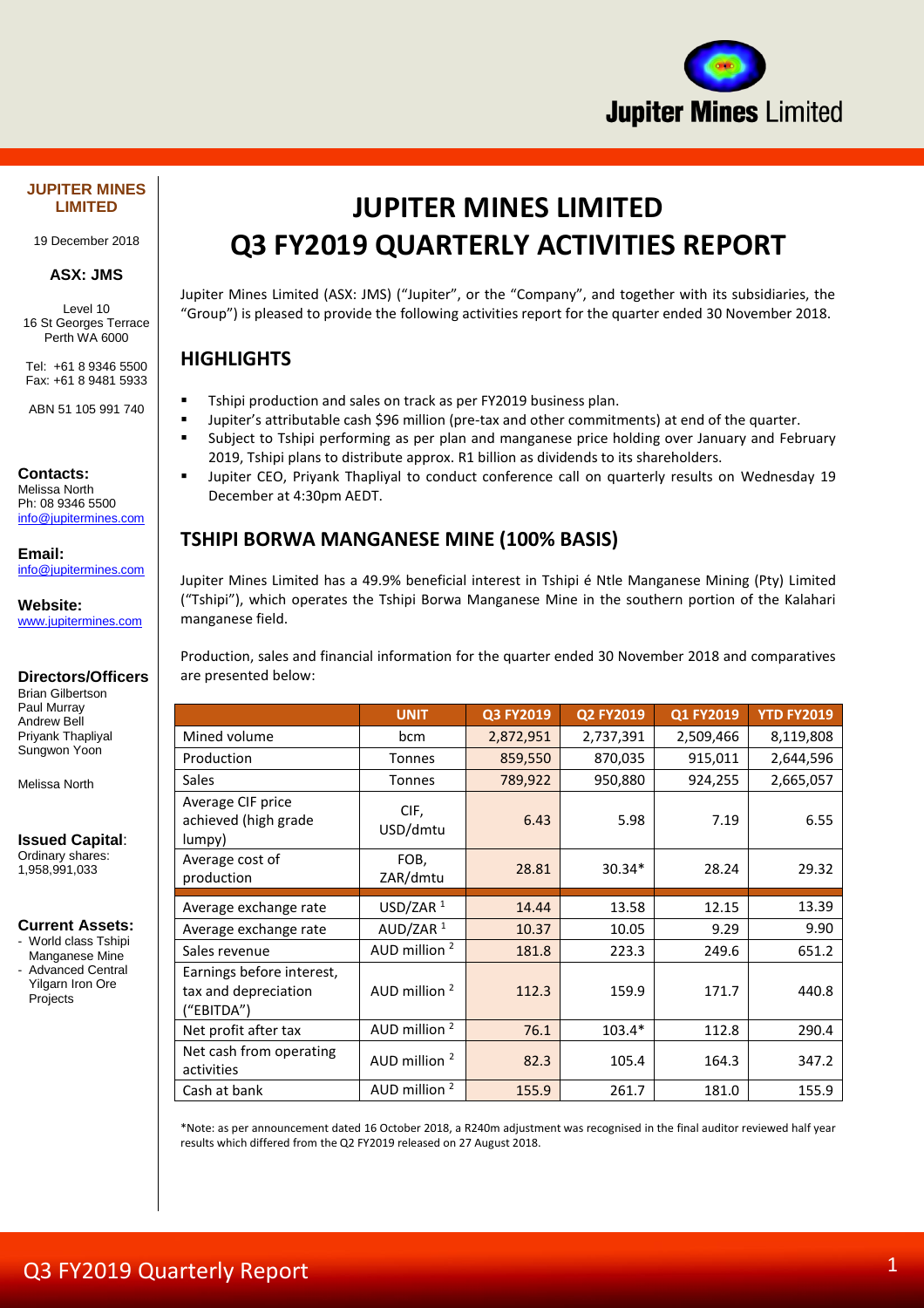

#### **Mining and Production**

During the quarter, there was a deficit in total mining volumes of 160,000 bcms, including 100,000 bcms of graded ore, due to a breakdown in excavators which have been remobilised at the end of November. The deficit will be reduced by the financial year end. Graded ore volumes were down as the mining pace has been slowed to ensure quality of the high grade product is maintained.

Tshipi's cost of production for the year to date remained steady at R29.32.

Tshipi recorded 2 lost time injuries during the quarter – a dump truck lost power and rolled injuring the operator and a boilermaker's assistant was struck by a falling object causing a lower leg fracture. Both employees have been discharged from care. All employees and contractors were retrained in hazards and risk identification and a safety officer to be dedicated to shutdown activities at all times.

#### **Logistics and Sales**

Tshipi's allocation to the new Durban route was reallocated by Transnet during the quarter. The lost volumes were replaced with road volumes.

During the quarter, strong gusting winds caused a crane to collapse at Port Elizabeth, which resulted in a temporary closure of the facility. Combined with the Durban reallocation, 139,000 tonnes of exports were delayed, which will be exported in December.

#### **Potential Final Tshipi FY2019 Dividend**

Low grade stockpiles have been depleted in H1 2019 and will not be available for sale for the remainder of FY2019 therefore reducing the cash available for the final FY2019 dividend.

Subject to Tshipi performing as per plan and the manganese price holding over January and February 2019, Tshipi plans to distribute approx. R1 billion in dividends to its shareholders.

## **MARKETING**

Sales and financial information for the quarter ended 30 November 2018 and comparatives are presented below:

|                                                  | <b>UNIT</b>              | Q3 FY2019 | Q2 FY2019 | Q1 FY2019 | <b>YTD FY2019</b> |
|--------------------------------------------------|--------------------------|-----------|-----------|-----------|-------------------|
| Sales                                            | <b>DMT</b>               | 354,243   | 478,741   | 432,623   | 1,265,607         |
| Average CIF price achieved (high<br>grade lumpy) | CIF, USD/dmtu            | 6.22      | 6.11      | 7.04      | 6.46              |
|                                                  |                          |           |           |           |                   |
| Revenue - marketing fee income                   | AUD million <sup>2</sup> | 2.7       | 3.5       | 3.0       | 9.2               |
| Gross profit                                     | AUD million <sup>2</sup> | 2.7       | 3.5       | 3.0       | 9.2               |
| EBITDA                                           | AUD million <sup>2</sup> | 2.5       | 3.2       | 2.7       | 8.5               |
| Net profit after tax                             | AUD million <sup>2</sup> | 1.5       | 3.0       | 2.7       | 7.1               |
| Cash at bank                                     | AUD million <sup>2</sup> | 2.6       | 0.8       | 11.2      | 2.6               |

Manganese prices rose during the quarter and the Jupiter marketing team continued to perform strongly, recording sales in FY2019 YTD of 1.3 million tonnes.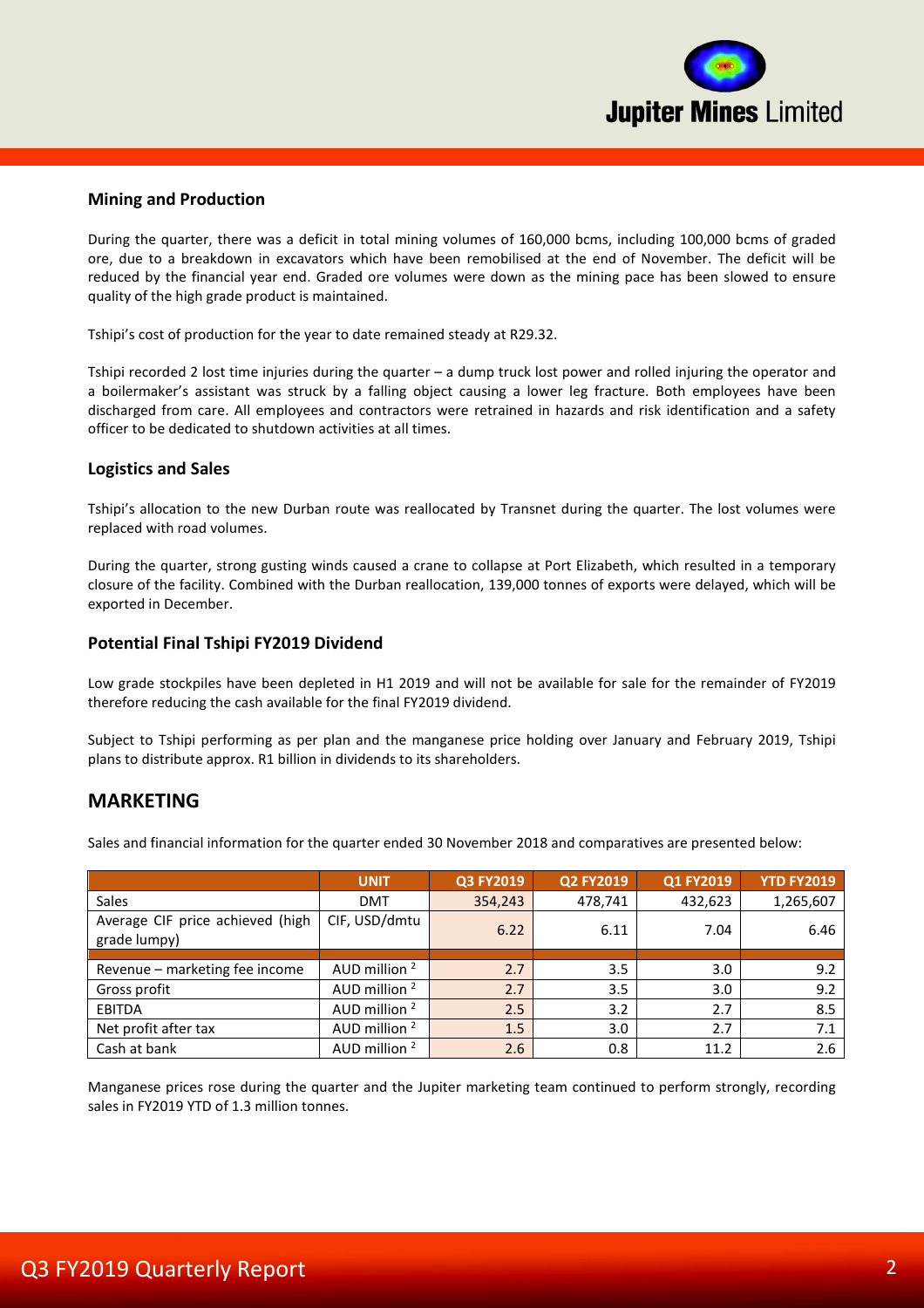

## **CENTRAL YILGARN IRON ORE PROJECTS**

No exploration or development activities were undertaken at the Mount Ida Magnetite or Mount Mason Hematite projects during the quarter. The Company does not plan to undertake any activities in the next quarter however continues to explore strategic options for both projects' development potential.

## **CORPORATE UPDATE**

The Group net consolidated cash balance increased from \$15,543,106 to \$17,888,347 during the quarter. Jupiter's attributable cash including its share of Tshipi cash was \$95,671,742 at the end of the November quarter, calculated as the net consolidated cash above and Jupiter's 49.9% share of Tshipi's cash balance.

On 10 October 2018, Jupiter paid its shareholders an interim unfranked dividend of \$0.05 per share, totalling \$97,949,552.

During the quarter, the migration of Jupiter Kalahari S.A from Luxembourg was completed and is now registered in Australia as Jupiter Kalahari Pty Ltd.

#### **Potential FY2019 Jupiter Distribution**

The Jupiter Board intends to distribute as close to 100% of its share of the Tshipi FY2019 final dividend and marketing net profits. The Board will make its final decision in February when Tshipi declares its final dividend amount.

## **QUARTERLY CALL WITH CEO**

Jupiter would like to invite all shareholders and market participants to dial into a brief conference call later today as per the details below:

**Wednesday 19 December 2018 at 4:30pm AEDT Australian Dial-in Number: 1300 264 803 International Dial-in Number: +61 3 8687 0650**

The conference call will be recorded and available on the Company website after the call (see [www.jupitermines.com\)](http://www.jupitermines.com/).

Yours sincerely

**Priyank Thapliyal Chief Executive Officer**

#### **Notes:**

- 1. Average exchange rates per OANDA.
- 2. Tshipi and the marketing branch report in ZAR; Jupiter reports in AUD and figures have been converted using average exchange rates shown for each relevant period.
- 3. All financial information presented in this report is unaudited.
- 4. All amounts are in Australian Dollars unless otherwise defined. USD = United States Dollar; ZAR = South African Rand.
- 5. The following abbreviations have been used through the report: bank cubic metre (bcm); financial year ended 28 February 2018 (FY2018); financial year ending 28 February 2019 (FY2019); dry metric tonne unit (dmtu); dry metric tonne (dmt); cost, insurance, freight (CIF); free on board (FOB); million tonnes per annum (mtpa).